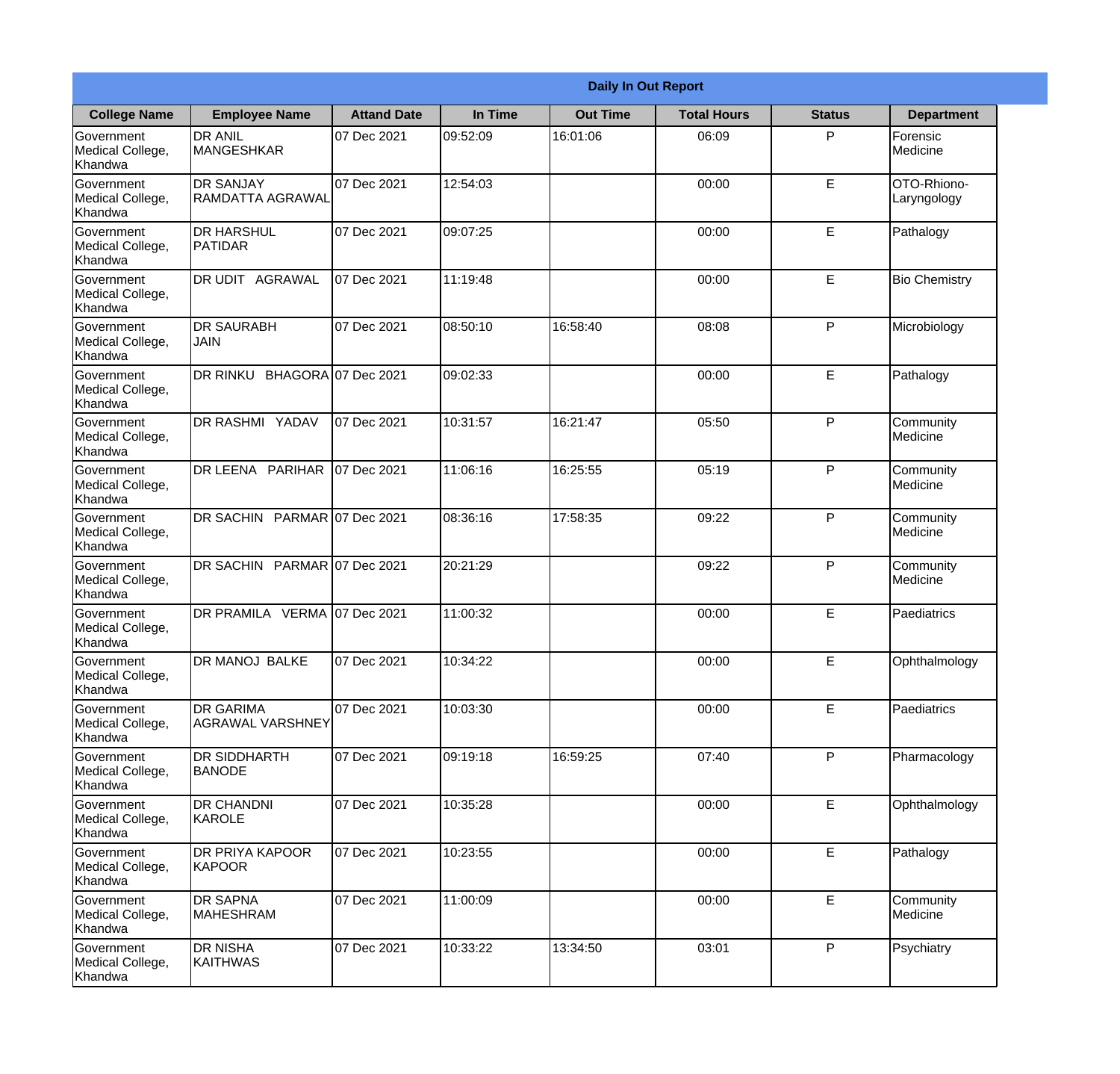| <b>Designation</b>                  | <b>Category</b> |
|-------------------------------------|-----------------|
| Assistant Professor   Para Clinical |                 |
| Professor                           | Clinical        |
| Assistant Professor   Para Clinical |                 |
| Associate Professor Non Clinical    |                 |
| Associate Professor   Para Clinical |                 |
| Assistant Professor   Para Clinical |                 |
| Assistant Professor   Para Clinical |                 |
| Assistant Professor   Para Clinical |                 |
| Assistant Professor   Para Clinical |                 |
| <b>Assistant Professor</b>          | Para Clinical   |
| Professor                           | Clinical        |
| Assistant Professor   Clinical      |                 |
| Associate Professor Clinical        |                 |
| Associate Professor   Para Clinical |                 |
| Assistant Professor   Clinical      |                 |
| Demonstrator/Tutor   Para Clinical  |                 |
| Associate Professor   Para Clinical |                 |
| Assistant Professor   Clinical      |                 |

## **Daily In Out Report**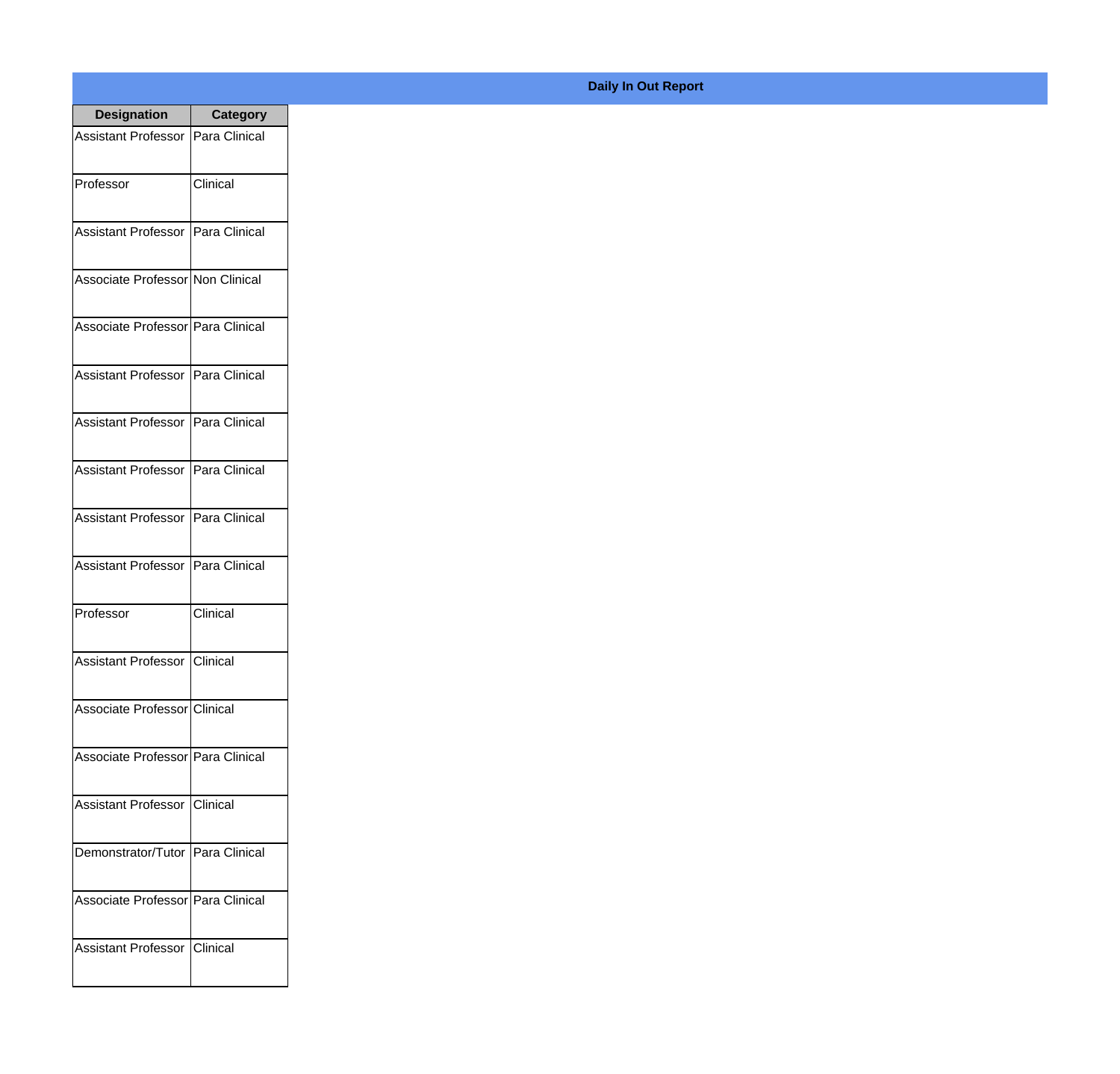| <b>Daily In Out Report</b>                       |                                                  |             |          |          |       |   |                             |
|--------------------------------------------------|--------------------------------------------------|-------------|----------|----------|-------|---|-----------------------------|
| Government<br>Medical College,<br>Khandwa        | DR ARUN KUMAR<br><b>PARGI</b>                    | 07 Dec 2021 | 12:22:52 |          | 00:00 | E | <b>General Surgery</b>      |
| Government<br>Medical College,<br>Khandwa        | <b>DR NITESHKUMAR</b><br>IKISHORILAL<br>IRATHORE | 07 Dec 2021 | 09:43:32 |          | 00:00 | E | Pharmacology                |
| Government<br>Medical College,<br>Khandwa        | IDR PRIYESH<br><b>MARSKOLE</b>                   | 07 Dec 2021 | 17:14:06 |          | 00:00 | E | Community<br>Medicine       |
| Government<br>Medical College,<br>lKhandwa       | <b>DR NISHA MANDLOI</b><br><b>PANWAR</b>         | 07 Dec 2021 | 10:20:29 | 17:03:10 | 06:43 | P | Obstetrics &<br>Gynaecology |
| Government<br>Medical College,<br>Khandwa        | DR NANDINI DIXIT                                 | 07 Dec 2021 | 12:13:46 |          | 00:00 | E | Paediatrics                 |
| Government<br>Medical College,<br>Khandwa        | <b>DR MUKTESHWARI</b><br>IGUPTA                  | 07 Dec 2021 | 10:11:35 | 16:57:52 | 06:46 | P | Pharmacology                |
| Government<br>Medical College,<br><b>Khandwa</b> | DR YASHPAL RAY                                   | 07 Dec 2021 | 12:18:13 |          | 00:00 | E | Anatomy                     |
| Government<br>Medical College,<br>Khandwa        | RENU<br><b>WAGHMARE</b>                          | 07 Dec 2021 | 10:58:20 | 18:09:47 | 07:11 | P | Community<br>Medicine       |